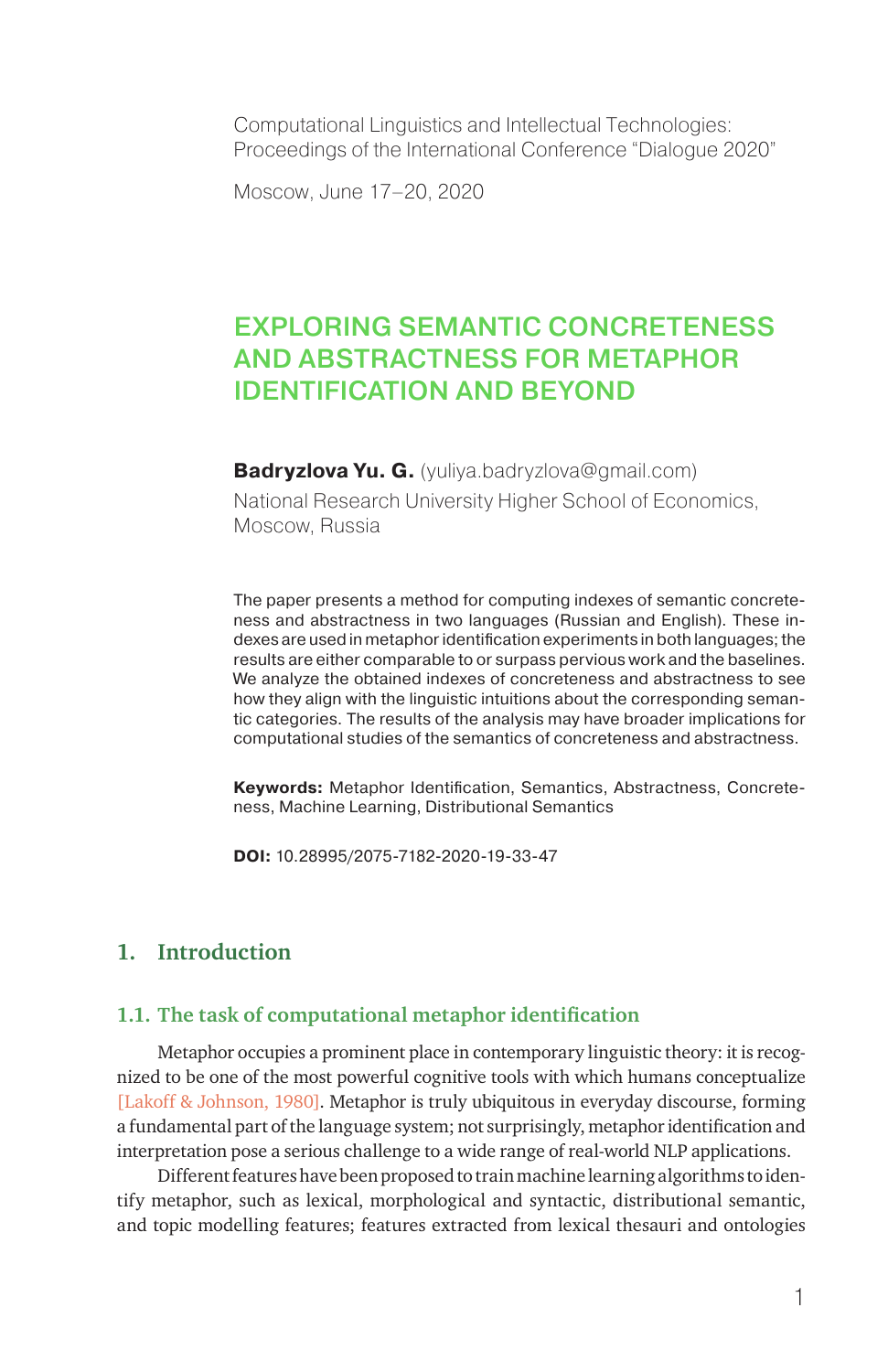(WordNet, FrameNet, VerbNet, ConceptNet, etc.), and psycholinguistic features including concreteness and abstractness, imageability, affect, and force; for a comprehensive overview of systems for metaphor identification, see [Veale et al., 2016].

Much of the computational metaphor identification work for Russian follows the top-down design, i.e. is aimed at identifying conceptual metaphors [Dodge et al., 2015]; [Dunn et al., 2014]; [Mohler et al., 2014]; [Strzalkowski et al., 2013]. The experiments for identification of linguistic metaphor in Russian include [Badryzlova, 2019]; [Badryzlova & Panicheva, 2018]; [Panicheva, 2019]; [Panicheva & Badryzlova, 2017]; [Tsvetkov et al., 2014, 2013]. The first four of these projects explore different sets of features for metaphor classification, including lexical and morphosyntactic co-occurrence, distributional semantic embeddings, and concreteness-abstractness indexes (the present paper is an extension of the preliminary concreteness-abstractness studies from [Badryzlova, 2019]). The two latter of the aforementioned studies are based on crosslingual model transfer, when the model is trained on English data using English lexical resources, and then the classification features are translated into Russian and other languages by means of an electronic dictionary (for more detail, see **Section 1.2**).

#### **1.2. Concreteness-Abstractness feature in metaphor identification: previous research**

Implementation of concreteness and abstractness in metaphor identification experiments builds on the groundwork of the theory of embodied and grounded cognition, and primary and conceptual metaphor [Barsalou, 2008, 2010]; [Lakoff & Johnson, 1999]. These theories claim that human thinking is intrinsically metaphoric, since the conceptual representations underlying knowledge are grounded in sensory and motor systems, and conceptual metaphor is the primary mechanism for transferring conventional mental imagery from sensorimotor domains to the domains of subjective experience.

Since concreteness and abstractness represent two dialectically related facets of meaning, they will be discussed under the dual term 'Сoncreteness-Abstractness'.

The established method to compute indexes of concreteness and abstractness of a word is to collect two sets of lexemes ('seed lists') consisting of abstract and concrete words (which together constitute the 'paradigm' of concreteness-abstractness) and to measure the lexical similarity between each word in the lexicon and each of the paradigm words [Tsvetkov et al., 2014, 2013]; [Turney et al., 2011]. In cases when researchers are unwilling to resort to the translational method, computation of concreteness and abstractness indexes becomes a nontrivial language-specific task requiring seed lists that are compiled purposefully for a given language.

[Turney et al. 2011] compute the Concreteness-Abstractness indexes of a word by comparing its distributional semantic embedding to the vector representations of twenty abstract and twenty concrete words. The paradigm words are automatically selected from the MRC Psycholinguistic Database Machine Usable Dictionary [Coltheart, 1981], a collection of 4,295 English words rated with degrees of abstractness by human subjects in psycholinguistic experiments. We are replicating the Turney et al. experiments in this work, therefore more detail on their experimental dataset and the obtained results will be reported in **Section 3**.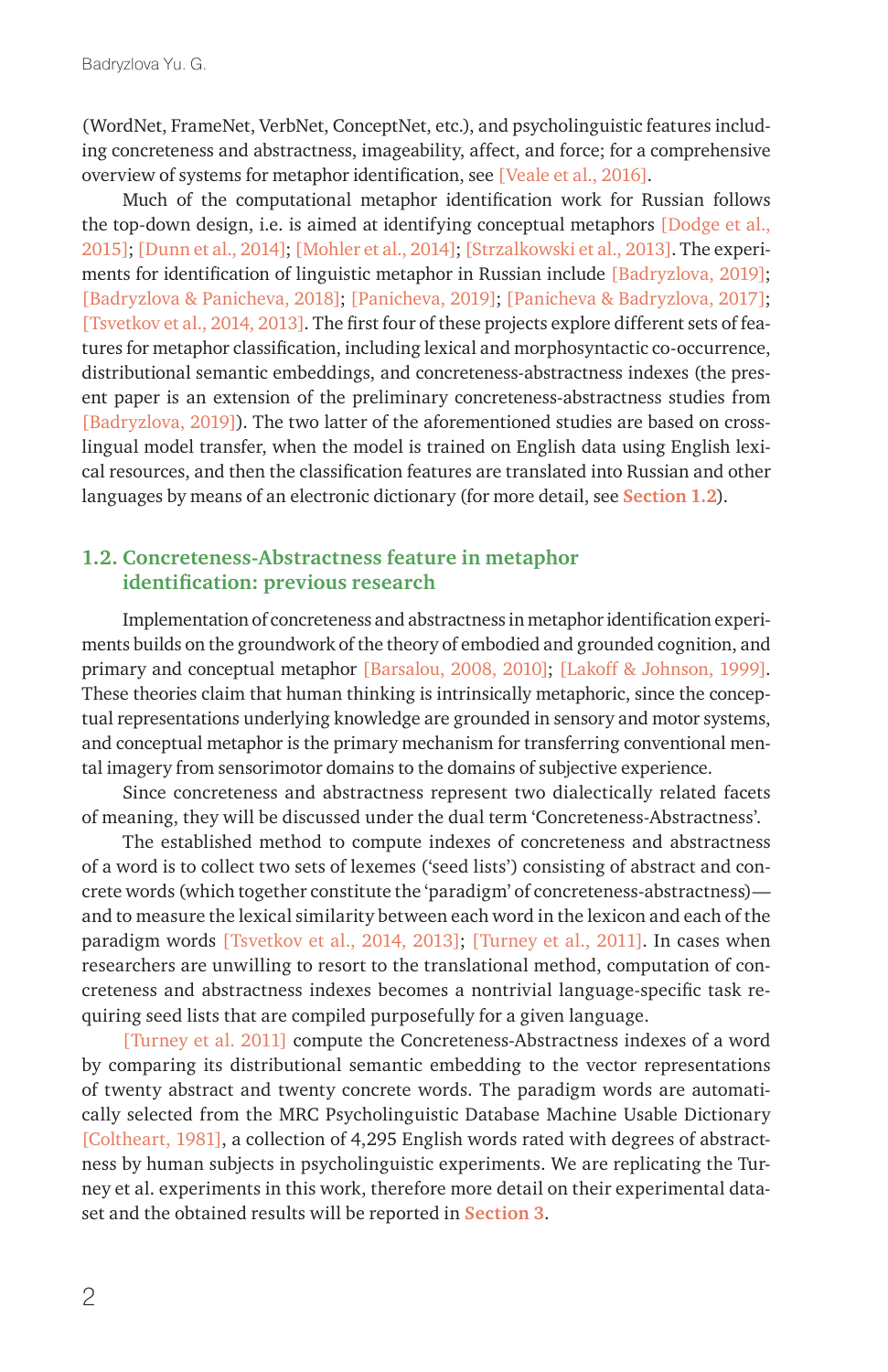[Tsvetkov et al. 2013] also compute the Concreteness-Abstractness indexes of English words by using a distributional semantic model and the MRC database: they train a logistic regression classifier on 1,225 most abstract and 1,225 most concrete words from MRC; the degree of Concreteness-Abstractness of a word is the posterior probability produced by the classifier.

This paper presents two Russian paradigms which are used to compute indexes of Concreteness and Abstractness for a large Russian vocabulary. We also introduce a similar English paradigm and compute Concreteness and Abstractness indexes for a large English vocabulary. Both the Russian and the English resources are made available to the community. We use the obtained indexes in machine learning experiments for linguistic metaphor identification on representative datasets in the two languages and compare the performance with previous research and the baselines. Besides, we look into the Concreteness-Abstractness rankings to see how they align with the intuitions about the semantic domains of abstractness and concreteness. To the best of our knowledge, this is the first research of this kind on Russian data.

### **2. Concreteness-Abstractness indexes**

#### **2.1. Russian Concreteness-Abstractness paradigms**

We use two paradigms to compute the indexes of Russian words; each paradigm consists of a Concrete (Con) and an Abstract (Abs) seed list.

The first paradigm is a subset of the psycholinguistic database collected at the Kazan Federal University [Solovyev et al., 2019], therefore it will be referred to as the Kazan Paradigm in this paper. The psycholinguistic database consists of 500 most frequent Russian nouns which have been ranked by human judges to indicate the perceived degree of concreteness of each noun. We took nouns with the highest and the lowest rankings to populate the Con and the Abs seed lists of the Kazan paradigm, respectively; both animate and inanimate nouns were included in the Con list.

The second paradigm was selected from the Open Semantics of the Russian Language, the semantically annotated dataset of the KartaSlov database [Kulagin, 2019]. KartaSlov contains about 71,000 words with human annotations assigning them to one of the semantic categories of the ontology. The Abs seed list was selected from the category ABSTRACT; the nouns for the Con seed list were drawn from the class PHYSICAL ENTITY, namely, the subclasses INORGANIC, THING, and ORGANIC (with the exception of HUMAN and ANIMAL). The decision to discard the categories HUMAN and ANIMAL was prompted by the consideration that HUMAN lexemes mostly denote abstract social roles rather than concrete human beings (e.g. *адвокат* 'lawyer', *доброволец* 'volunteer', *мачеха* 'stepmother', etc.), and much of the ANIMAL lexicon is intrinsically metaphoric (e.g. *ворона* 'crow', *орел* 'eagle', *лиса* 'fox', *осел* 'donkey', *корова* 'cow', etc.). This second paradigm will be addressed to as the Moscow Paradigm throughout this paper.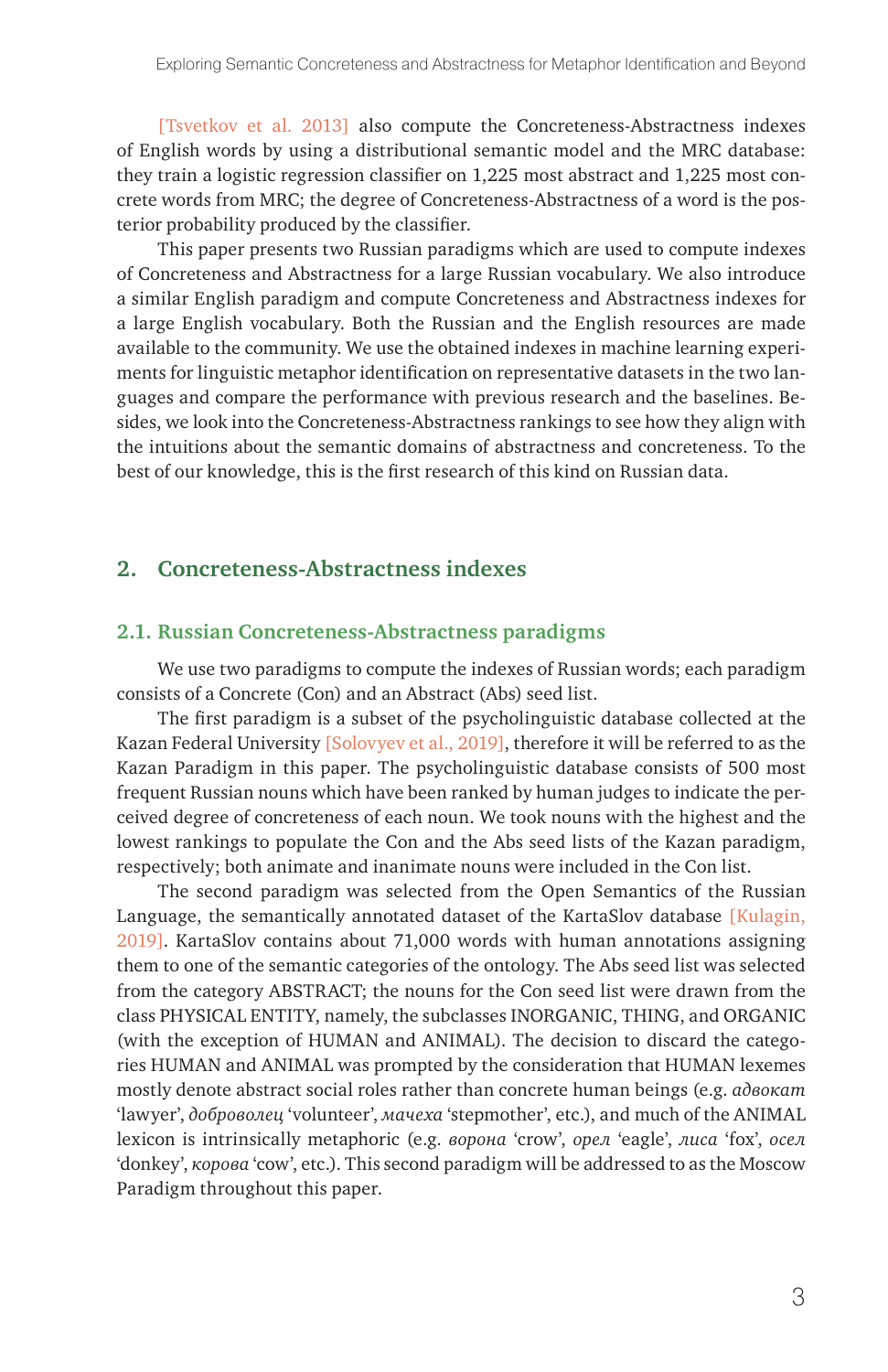As for the size of the paradigms, in the metaphor identification experiments described in **Section 3**, we experimented with Con-Abs indexes computed with seed lists ranging from 360 to 40 words. No substantial difference in the quality of classification was observed in relation to the size of the paradigm. Thus, we decided to follow [Turney et al. 2011] who recommend 40 as the optimal size of a seed list, since they indicated a problematic amount of overfitting when increasing the number of words. Examples from the Kazan and the Moscow Paradigms are presented in **Table 1**.

|                 | Abs seed list (excerpt)             |                         | Con seed list (excerpt) |                    |  |
|-----------------|-------------------------------------|-------------------------|-------------------------|--------------------|--|
|                 | домашность                          | 'domesticity'           | арфа                    | 'harp'             |  |
|                 | мечтательность                      | 'reverie'               | теплоход                | 'motorship'        |  |
| Moscow Paradigm | автоматизм                          | 'automatism'            | зеркальце               | 'compact mirror'   |  |
|                 | распутство                          | 'promiscuity'           | пельмени                | 'dumplings'        |  |
|                 | чрезвычайность                      | 'extraordinariness'     | электрогитара           | 'electric guitar'  |  |
|                 | партийность                         | 'party affiliation'     | гранатомет              | 'grenade launcher' |  |
|                 | активация                           | 'activation'            | линейка                 | 'ruler'            |  |
|                 | буддизм                             | 'Buddhism'              | фуганок                 | 'jointer plane'    |  |
|                 | правильность                        | 'correctness'           | үзелок                  | 'knot'             |  |
|                 | минимализм                          | 'minimalism'            | полупальто              | 'short coat'       |  |
|                 | жизнь                               | 'life'                  | $cm$ <sup>O</sup> $7$   | table'             |  |
|                 | процесс                             | 'process'               | самолет                 | 'aircraft'         |  |
|                 | представление                       | 'representation / show' | мальчик                 | 'boy'              |  |
| Kazan Paradigm  | способность                         | 'ability'               | квартира                | 'apartment'        |  |
|                 | радость                             | 'joy'                   | врач                    | 'doctor'           |  |
|                 | соответствие                        | 'correspondence'        | девочка                 | 'girl'             |  |
|                 | суть                                | 'essence'               | телефон                 | 'phone'            |  |
|                 | положение                           | 'situation / location'  | палец                   | 'finger'           |  |
|                 | желание                             | 'desire'                | рубль                   | 'rouble'           |  |
|                 | 'responsibility'<br>ответственность |                         | стекло                  | 'glass'            |  |

Table 1: Excerpts from the Moscow and the Kazan Paradigms

#### **2.2. English Concreteness-Abstractness paradigm**

To compile the English Paradigm, we used the MRC Psycholinguistic Database (similarly to the previous research presented in **Section 1.2**). Nouns from the top and from the end of the MRC concreteness rating were drawn to populate the paradigm. We use three English Concreteness seed lists: one consisting of animate (Anim), and another of inanimate (Inan) nouns, while the third is the composite concreteness (Con) list composed of animate and inanimate nouns in equal proportions. The English seed lists are presented in **Table 2**. It can be seen that the Anim list is predominantly comprised of words indicating animals rather than humans: this reflects the distribution of animate nouns in the top of the concreteness ranking in the MRC database, where animal nouns rank higher than those denoting humans. This may be due to the consideration discussed above in **Section 2.1**, namely, that lexemes denoting humans mainly indicate abstract social roles rather than physical human beings.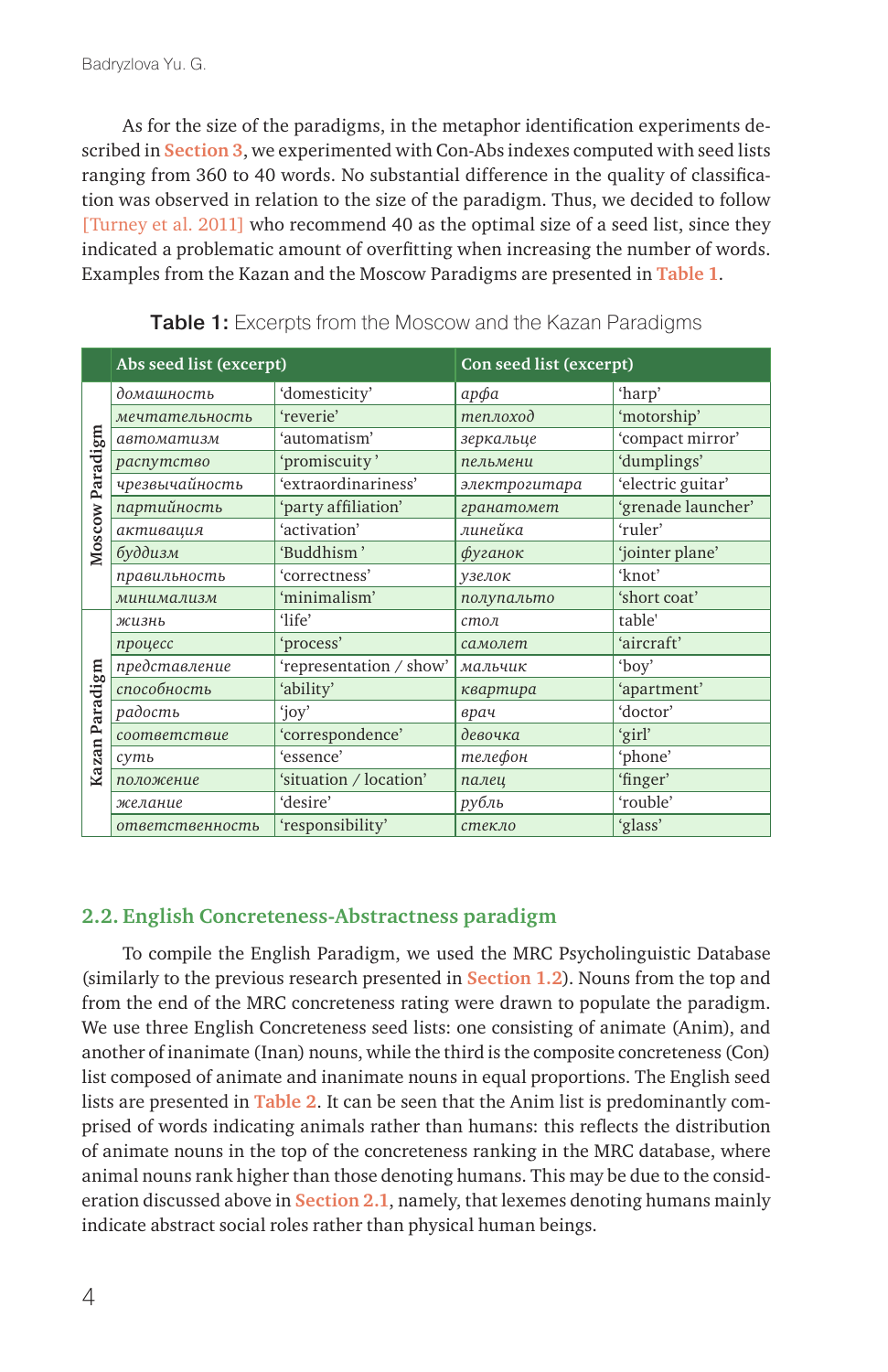| Anim | ape, adder, albatross, beetle, carp, cat, catfish, chicken, clown, cow, crab, deer,<br>eagle, frog, goat, gorilla, grasshopper, hare, hen, horse, lion, mackerel, mussel,<br>nightingale, otter, owl, ox, pig, puppy, rabbit, rat, sheep, shrimp, skunk, skylark,<br>sparrow, stoat, stork, turtle, walrus |
|------|------------------------------------------------------------------------------------------------------------------------------------------------------------------------------------------------------------------------------------------------------------------------------------------------------------|
| Inan | balloon, banana, barn, bed, bench, bluebell, bra, bridge, camera, car, carnation,                                                                                                                                                                                                                          |
|      | casket, cauliflower, clarinet, collar, corkscrew, cucumber, daisy, egg, garlic,                                                                                                                                                                                                                            |
|      | harpsichord, jacket, lamp, lantern, mattress, nightgown, olive, pants, pea, peach,                                                                                                                                                                                                                         |
|      | pencil, piano, plum, potato, quilt, saxophone, ship, skyscraper, sofa, tulip                                                                                                                                                                                                                               |
| Abs  | affirmation, animosity, demeanour, derivation, determination, detestation,                                                                                                                                                                                                                                 |
|      | devotion, enunciation, etiquette, fallacy, forethought, gratitude, harm, hatred,                                                                                                                                                                                                                           |
|      | illiteracy, impatience, independence, indolence, inefficiency, insufficiency,                                                                                                                                                                                                                              |
|      | integrity, intellect, interposition, justification, malice, mediocrity, obedience,                                                                                                                                                                                                                         |
|      | oblivion, optimism, prestige, pretence, reputation, resentment, tendency,                                                                                                                                                                                                                                  |
|      | unanimity, uneasiness, unhappiness, unreality, value                                                                                                                                                                                                                                                       |

## Table 2: The English Paradigm

#### **2.3. Computing the Concreteness-Abstractness indexes**

We computed Con-Abs indexes for a Russian vocabulary with a total of about 18,000 words, and for an English vocabulary of about 17,000 words.

The Russian Con-Abs indexes were computed using a pre-trained Continuous Skip-Gram distributional semantic model [Kutuzov & Kuzmenko, 2016] based on the Araneum corpus [Benko & Zakharov, 2016]. The English indexes were computed with a Continuous Skip-Gram model [Kutuzov et al., 2017] which had been pre-trained on the Gigaword 5th Edition corpus [Parker et al., 2011].

As shown in Equation 1, we measured semantic similarity (cosine distance,  $Sim$ ) between the vectors of each word in the vocabulary and each word in a seed list, and took the mean of the ten nearest semantic neighbors  $(NN)$ , Equations 2–3) in order to obtain the indexes.

$$
\forall v_i, \forall s_j \exists D_i = \{Sim(v_i, s_1), Sim(v_i, s_2), ..., Sim(v_i, s_j), ..., Sim(v_i, s_k)\},
$$
 (1)

where  $V$  is the set of words in the vocabulary,  $S$  is the set of words in the seed list,  $k$  is the number of elements in  $S$ 

$$
NN = \{d'_{i_1}, d'_{i_2}, ..., d'_{i_{10}}\},\tag{2}
$$

where  $D_i$ ' is a linearly ordered set of  $D_i$  (in ascending order)

$$
index = Mean\{NN\} \tag{3}
$$

Since we had two Con and two Abs seed lists in the Russian part of the experiment, and three Con and one Abs seed list in the English part, the following rankings were generated: Moscow Con, Moscow Abs, Kazan Con, and Kazan Abs for Russian; and English Anim, English Inan, English Con, and English Abs, for English<sup>1</sup>.

<sup>&</sup>lt;sup>1</sup> The full English and Russian rankings computed with the described method, as well as the RusMet corpus are available at [https://github.com/yubadryzlova/Concreteness-](https://github.com/yubadryzlova/Concreteness-Abstractness-in-Metaphor-Identification)[Abstractness-in-Metaphor-Identification.](https://github.com/yubadryzlova/Concreteness-Abstractness-in-Metaphor-Identification)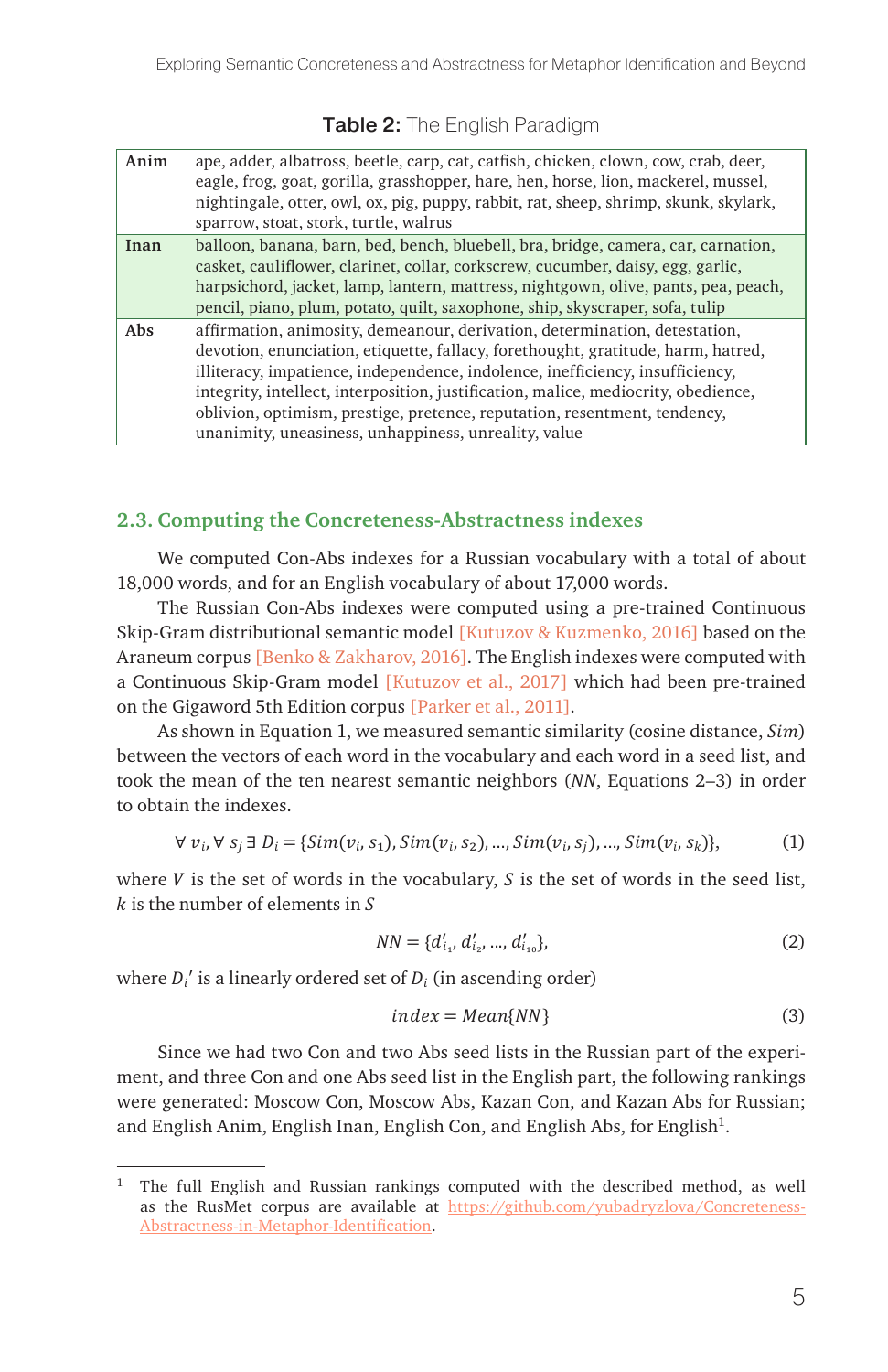# **3. Metaphor identification experiments**

We conduct two experiments with English data and two with Russian data.

We begin by replicating the experiments with the TroFi (Trope Finder) Example Base [Birke & Sarkar, 2006] presented in [Turney et al. 2011]. TroFi is a collection of verbal metaphor: it is built around 50 polysemous target verbs (e.g. *absorb*, *assault*, *die*, *drag*, *drown*, *smooth*, *step*, *stick*, *strike*, *touch*, etc.). Each target verb has from 1 to 115 sentences which are annotated as either literal or non-literal. For example, see the sentences with the target verb *besiege*:

- (Literal) *In 1347, Mongols < besieging > the Black Sea port of Caffa began to sicken and die from the plague.*
- (Non-literal) *… Powelson began to < besiege > me with letters asking for an invitation.*

In the first of the English experiments following Turney et al. we use a subset of 25 target verbs. Each group of sentences for a given target verb is treated as a separate learning problem, by learning and testing a separate model with ten-fold crossvalidation. The performance is measured as macro-averaged Accuracy and F1-score (this experiment will be referred to as *TroFi-1* below).

In our second English experiment after Turney et al., one model is trained on the entire subset of the 25 target verbs from *TroFi-1* (1,965 sentences), which is then tested on the new unseen sentences (numbering 1,772) with the other 25 verbs (this experiment will be called *TroFi-2* in the rest of this paper).

The two Russian experiments are performed on RusMet, the Russian corpus of metaphor-annotated sentences presented in [Badryzlova & Panicheva, 2018]. The corpus consists of 7,020 sentences; each of them contains one of the 20 polysemous target verbs (e.g. *бомбардировать* 'to bombard', *нападать* 'to attack', *утюжить* 'to iron (about clothes)', *взрывать* 'to explode (smth)', *взвешивать* 'to weigh', etc.) which are used either metaphorically or non-metaphorically. The number of sentences per target verb ranges from 225 to 693; each of these subsets is balanced by class. The following sentences demonstrate examples of the metaphoric and non-metaphoric classes with the target verb *укалывать* 'to prick':

- (Metaphorical) *Это поражение серьезно < укололо > меня*. This defeat seriously piqued (lit. < 'pricked' >) me.
- (Metaphorical) *Самолюбие—это наполненный ветром воздушный шар, из которого вырывается буря, лишь < уколешь > его. '*Vanity is a balloon filled with the wind; once you  $\langle$  prick  $>$  it, you release a storm'.
- (Non-metaphorical) *А маникюрша, помнится, как-то до крови < уколола > мне палец*. 'I recall that a manicurist has once < pricked > my finger so that it bled'.

Here, we start by training and testing a separate model with ten-fold crossvalidation for each of the 20 subsets with individual target verbs; the overall performance is measured in terms of macro-averaged Accuracy and F1-score. Then, we split the dataset into two approximately equal parts: one containing the first ten target verbs (3,617 sentences in total), and the other containing the remaining ten target verbs (3,504 sentences). We train the classifier on the first subset and test it on the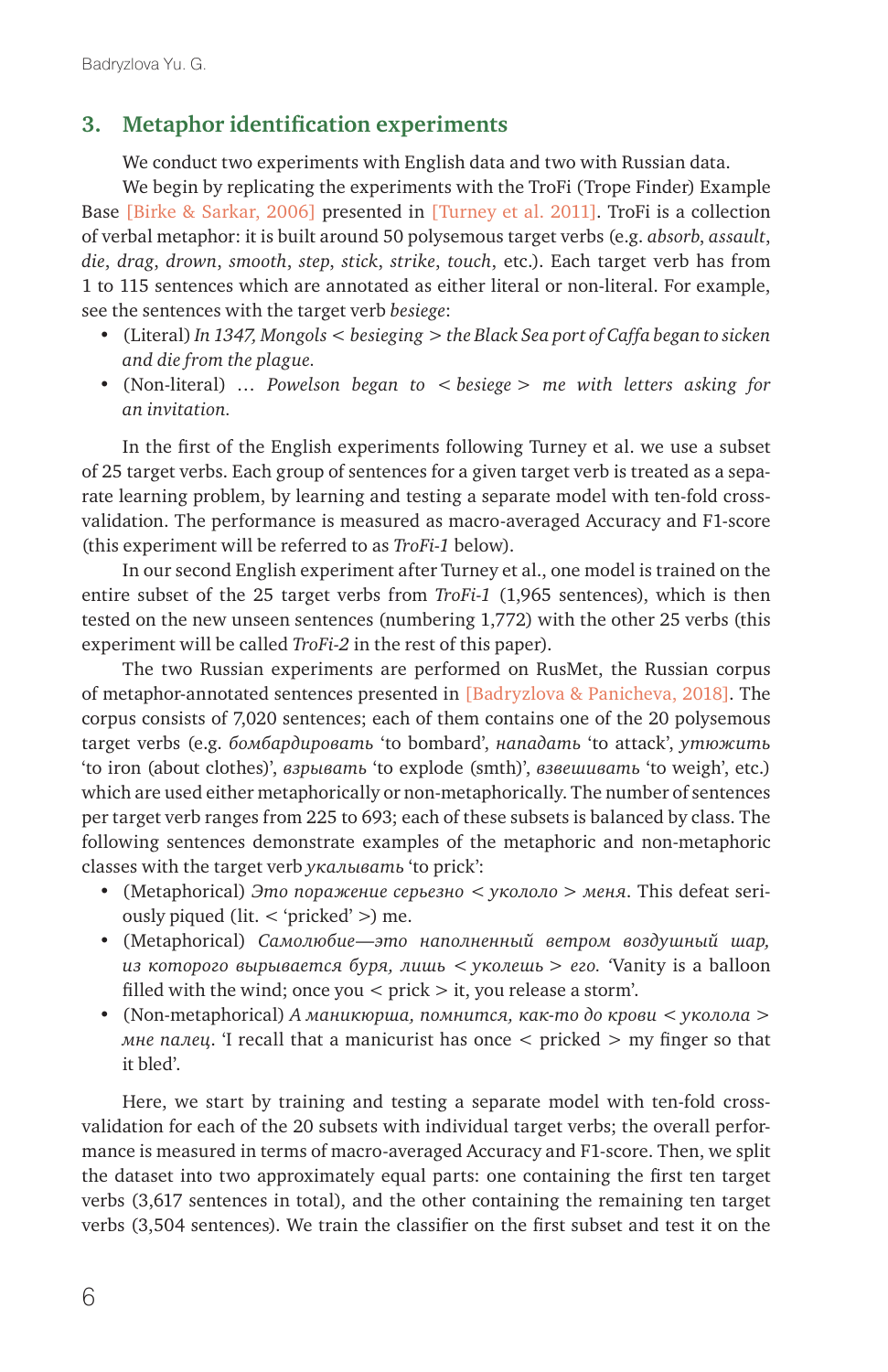second. These two experiments will be respectively referred to as *RusMet-1* and *RusMet-2* in the discussion below.

In all the four experiments, the metaphor identification task was formulated as sentence-level binary classification. The Support Vector Machine (SVM) classifier with linear kernel was used to learn and test the models.

For each sentence, we computed the mean of the scores of its constituent content words. The decision to use entire sentences rather than syntactic dependencies of the target verbs was motivated, firstly, by the design of the Turney et al. experiments replicated in *TroFi-1* and *TroFi-2* and, secondly, following the observations by [Mu et al. 2019] and [Badryzlova & Panicheva 2018] that accuracy of metaphor identification tends to grow with the increase of the window size, suggesting that discourse-level features consistently enhance performance of conventional, non-neural classifiers making them competitive with sophisticated neural models.

In each of the experiments we compare the performance of the Con-Abs model with the baseline lexical model in which the frequencies of lemmas are represented by the ΔP indexes of co-occurrence [Ellis, 2006]. The choice of the baseline was prompted by the findings of [Klebanov, Leong, Heilman, and Flor 2014] and [Badryzlova 2019] who reported that simple lexical unigram baselines achieve surprisingly good results for some of the datasets

Since in both of the pre-trained distributional semantic models which were used to compute the Con-Abs indexes (see **Section 2.3**) the tokens are lemmatized, the TroFi and the RusMet datasets were also POS-tagged. TroFi was preprocessed with Stanford Log-linear Part-Of-Speech Tagger [Toutanova & Manning, 2000], and Rus-Met with the Ru-syntax parser [Droganova & Medyankin, 2016].

#### **4. Results**

The results of the classification experiments are presented in **Tables 3** and **4** (along with the lemma baselines).

In the *TroFi* experiments, our Con-Abs models either outperform the Turney et al. models, both in Accuracy and F1-score (sometimes by a sizeable margin, as in the case of *TroFi*-1), or they fall behind, yet by a slim margin.

When comparing the Con-Abs results with the lemma baseline, we see that in all the cases the Con-Abs models either outstrip the baseline both in Accuracy and F1 score (sometimes by a substantial margin, e.g. the Accuracy in both of the *TroFi* experiments), or they fall behind, but by a very narrow margin, as in *RusMet-1*.

The overall lower results of the *TroFi* experiments, as compared to *RusMet*, are presumably due to the unbalanced setup of the former dataset.

When comparing the performance of the models learned and tested separately for each target verb (*TroFi-1* and *RusMet-1*) with the models that were trained on one set of target verbs and tested on another set of new verbs (*TroFi-*2 and *RusMet-2*), the former models, quite expectedly, produce higher results. This is not surprising considering that the second task is more challenging and ambitious, since the model has to capture semantic regularities that are common for all the verbs irrespective of the idiosyncratic patterns of their combinability.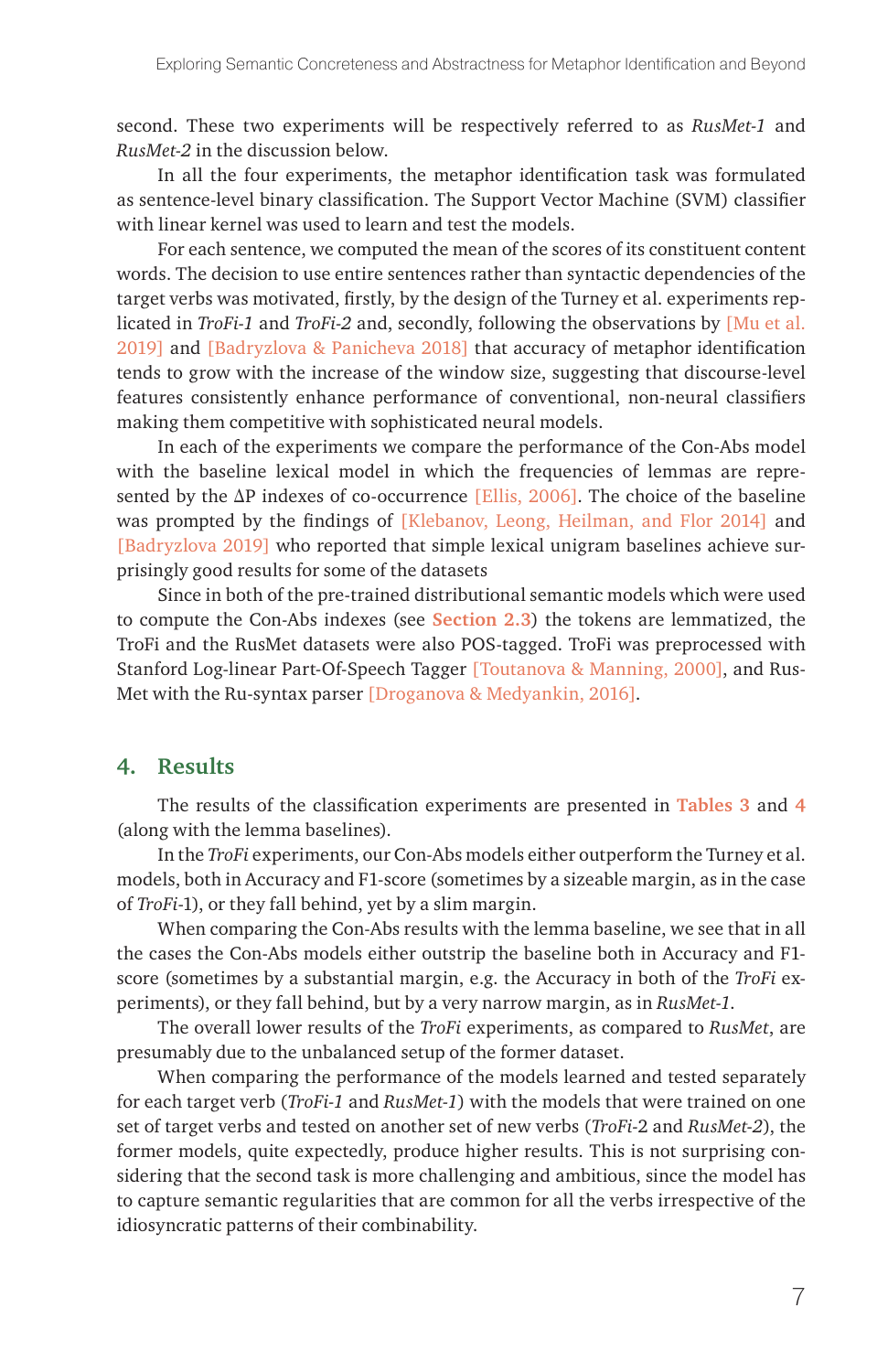|                        | lemma      |           | Con-Abs |      |  |
|------------------------|------------|-----------|---------|------|--|
|                        | <b>Acc</b> | F1        | Acc     | F1   |  |
| TroFi-1, Turney et al. | NA         | NA        | 0.73    | 0.64 |  |
| TroFi-1, this work     | 0.7        | 0.76      | 0.75    | 0.77 |  |
| TroFi-2, Turney et al. | NA.        | <b>NA</b> | 0.68    | 0.68 |  |
| TroFi-2, this work     | 0.63       | 0.67      | 0.7     | 0.67 |  |

### Table 3: Results of TroFi-1 and TroFi-2 (English)

Table 4: Results of RusMet-1 and RusMet-2 (Russian)

|          | lemma<br>F1<br>Acc |      | Con-Abs |      |  |
|----------|--------------------|------|---------|------|--|
|          |                    |      | Acc     | F1   |  |
| RusMet-1 | 0.83               | 0.83 | 0.82    | 0.82 |  |
| RusMet-2 | 0.73               | 0.76 | 0.75    | 0.77 |  |

**Table 5** compares models based on different types of Con-Abs indexes and their combinations in the *TroFi-2* and the *RusMet-2* experiments. The uni-feature Con models outperform the Abs models twice (Mos-Con and Eng-Con vs. Mos-Abs and Eng-Abs, respectively); besides, the combination of two Con features (Mos-Con and Kaz-Con) outstrips the combination of the two Abs features (Mos-Abs and Kaz-Abs) by a safe margin—thus suggesting that indexes of Concreteness may serve as more reliable predictors of metaphoricity.

| <b>Russian rankings</b><br><b>Acc</b> |      | F1   | English rankings   | <b>Acc</b> | F1   |
|---------------------------------------|------|------|--------------------|------------|------|
| Mos-Con                               | 0.72 | 0.75 | Anim               | 0.66       | 0.66 |
| Mos-Abs                               | 0.67 | 0.68 | Inan               | 0.67       | 0.67 |
| Kaz-Con                               | 0.62 | 0.63 | Con                | 0.68       | 0.68 |
| Kaz-Abs                               | 0.68 | 0.68 | Abs                | 0.59       | 0.57 |
| Mos-Con, Mos-Abs                      | 0.74 | 0.77 | An, Inan           | 0.67       | 0.67 |
| Kaz-Con, Kaz-Abs                      | 0.74 | 0.74 | Con, Abs           | 0.7        | 0.67 |
| Mos-Con, Kaz-Con                      | 0.72 | 0.75 | An, Inan, Abs      | 0.69       | 0.67 |
| Mos-Abs, Kaz-Abs                      | 0.69 | 0.69 | An, Inan, Con, Abs | 0.69       | 0.66 |
| Mos-Con, Mos-Abs, Kaz-Con,            | 0.75 | 0.77 |                    |            |      |
| Kaz-Abs                               |      |      |                    |            |      |

**Table 5:** Comparison of Con-Abs rankings and their combinations

The Mos-Con model substantially outperforms Kaz-Con, while both of the Russian Abs models perform on the par with each other, which may indicate that the two Abstractness rankings resemble each other. There is not much difference between Eng-Anim and Eng-Inan; besides, the combination of Eng-Anim and Eng-Inan fares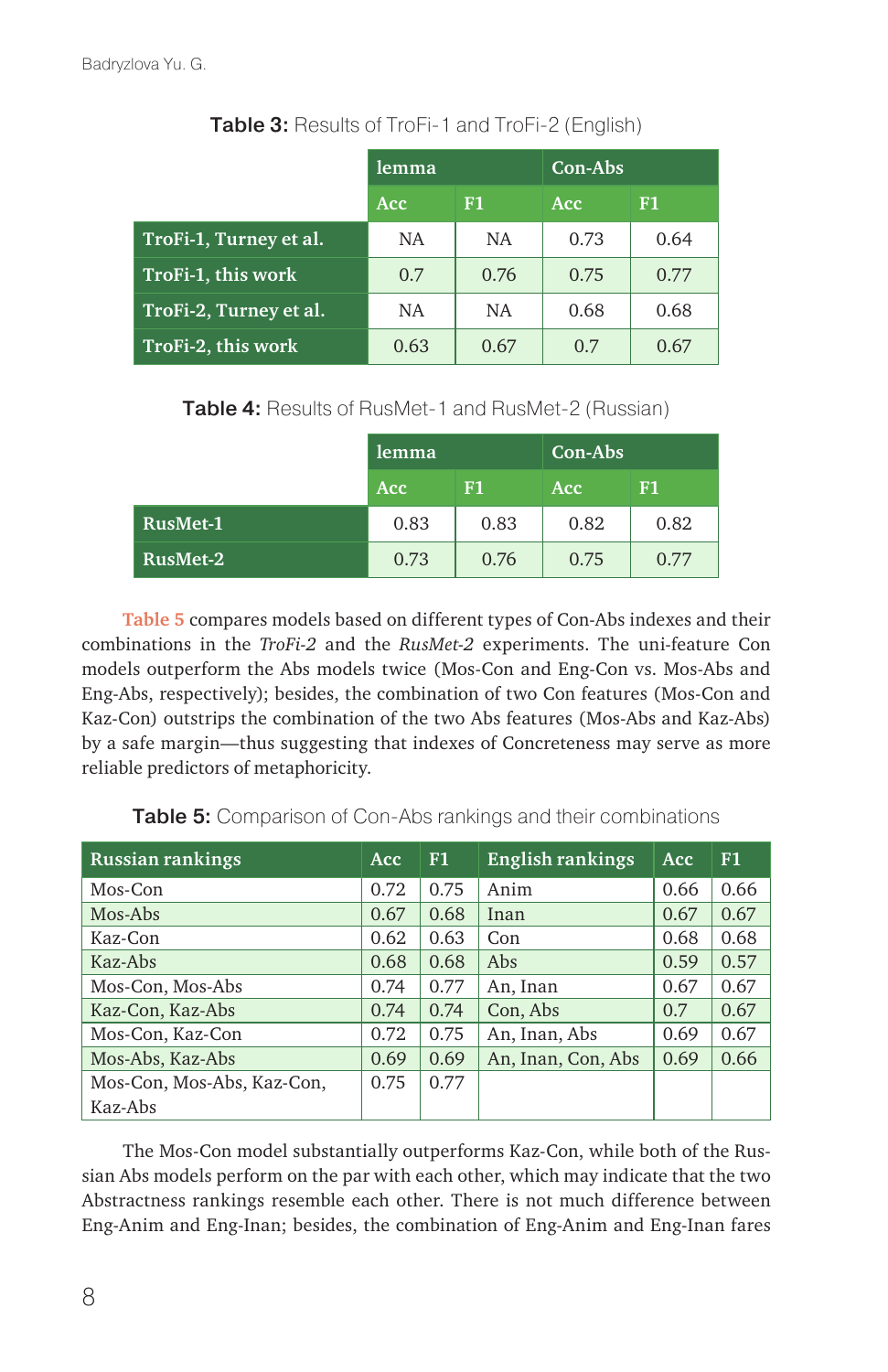relatively similarly to the composite Eng-Con feature; this may suggest that both animate and inanimate nouns may be equally representative of the semantic category of concreteness. In the English experiments, the best result is achieved by combining only two features, Eng-Con and En-Abs, while with the Russian models the top performance is produced by combination of all the four types of indexes.

# **5. Concreteness-Abstractness indexes: a reliability test**

In order to put our Con-Abs indexes to test, we took 451 known abstract nouns and 571 known concrete nouns from the KartaSlov thesaurus; we computed their Moscow Con-Abs indexes as described in **Section 2** and clustered them using k-means algorithm with  $N$  clusters  $= 2$ .

The resulting clustering Accuracy was 0.99: **Figure 1** shows that the Con-Abs indexes of known concrete and known abstract words form two distinct clusters with little overlap. The misclassified concrete nouns are *афиша* 'poster', *бандероль* 'parcel', *бланк* 'form (document)', and *записка* 'note'; the misclassified abstract nouns are *номинал* 'nominal value' and *присловье* 'proverb'.



**Figure 1:** Reliability test: clustering known Con and Abs words (Russian)

# **6. A closer look at Concreteness-Abstractness indexes**

The overall encouraging results of the metaphor identification experiments and the reliability test motivate us to take a more in-depth look at the computationally generated indexes of Concreteness and Abstractness to see whether their behavior aligns with the intuitive expectations about the corresponding semantic categories.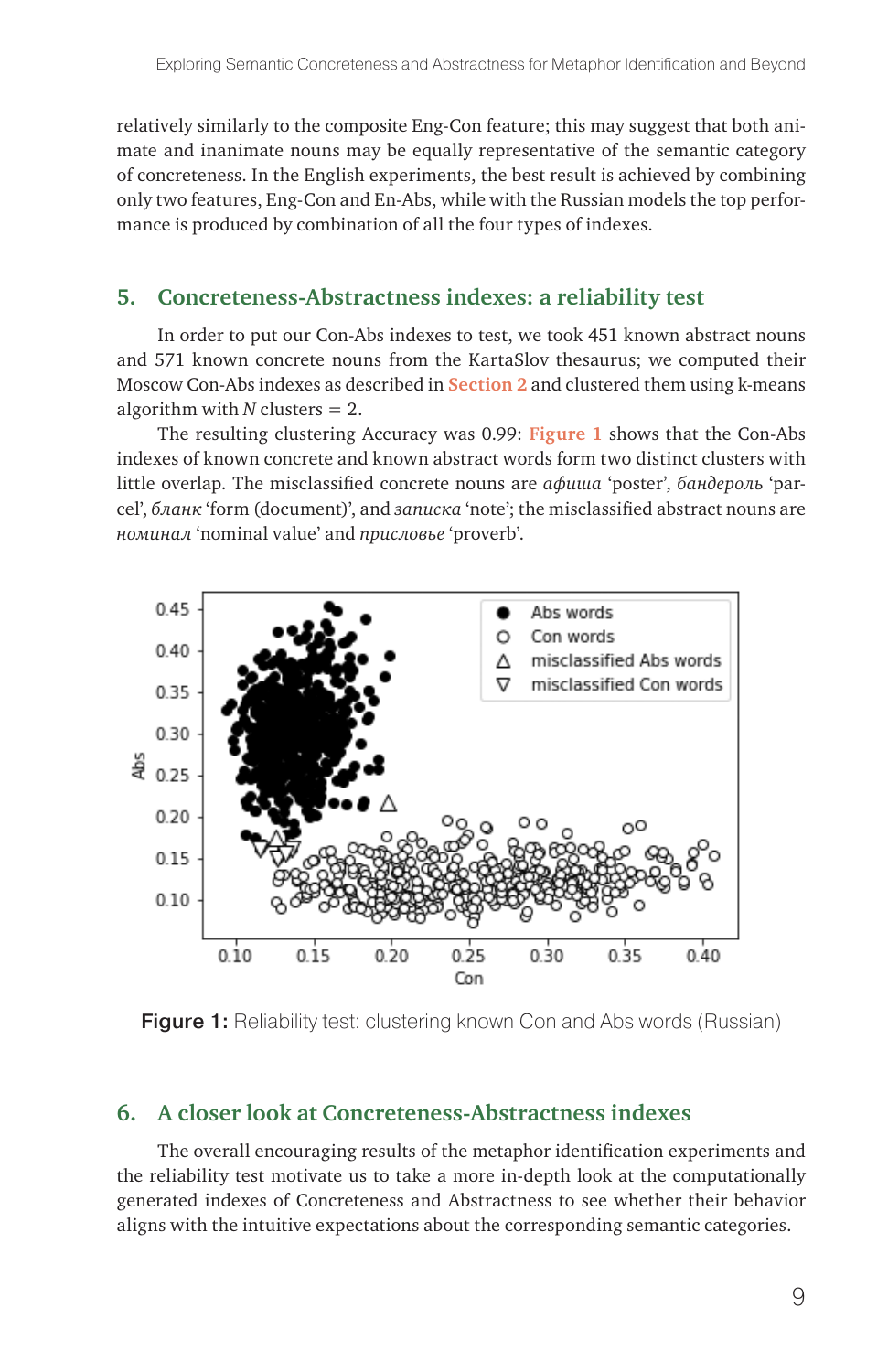Idealistically, one could presume that Con and Abs indexes should stand in negative correlation to each other: the higher the Concreteness of a word, the lower its Abstractness should be, and vice versa. Yet, no statistical correlation between our Con and Abs rankings has been found. Obviously, the linguistic reality is not so straightforward, especially when taking into account the issue of polysemy, when different meanings of one word may vary in Concreteness and Abstractness. A glance at visualizations of the pairs of index rankings (Con vs. Abs) reveals interesting insights.

**Figure 2** shows the correspondences between the Con and the Abs indexes of the Russian and the English vocabulary. The lexemes are ordered by the Con indexes (in descending order) which thus form a smooth sigmoid curve; the small dots are the Abs indexes which correspond to each of the Con indexes in the sigmoid.

In plots A and C (depicting the Moscow and the English indexes), in the beginning of the sigmoid curve, where the Con indexes are the highest, all the Abs indexes are located below the curve, with the dots forming areas of high density. This distribution indicates that there is a well-defined group of concrete words characterized by very high concreteness and very low abstractness. At the opposite end of the curve, where the Con indexes are the lowest, all the Abs indexes are above the curve, although there is no such pronounced gap between them as in the beginning: we see that, although abstract vocabulary does form a semantically uniform group, it is not as numerous as the concrete vocabulary, and the Concreteness and Abstractness are not so distinctly contrasted in it. The long steep part of the curve shows that the Abs indexes are scattered both below and above it—yet, as the curve goes down, the number of the Abs dots above the curve increases. Thus, there is a broadly defined trend for Abstractness to grow with the decrease of the Concreteness, which conforms to the linguistic intuitions; this trend is profiled in **Figure 3** which shows the number of the Abs indexes located above and below the Con line in the English vocabulary.

**Table 5** demonstrates English and Russian examples of Con and Abs indexes from the beginning, the middle, and the end of the ranking. These examples are also intuitively feasible: the nouns from the top are concrete, the words in the middle are a semantic mix of the concrete and the abstract, and the words from the end of the ranking are highly abstract.

Plot B in **Figure 2**, which depicts the Con-Abs indexes computed using the Kazan paradigm, shows that the Abs indexes have much lower variance than in the Moscow and the English rankings. This may be a result of the fact that the lexemes in the Kazan paradigm are high-frequency words: thus, the mean frequency (ipm, according to [Lyashevskaya & Sharoff, 2009]) of the Moscow paradigm is 17.8, while the mean frequency of the Kazan paradigm is 244.23. Words with high frequency tend to cooccur with a wide range of vocabulary, so their distributional semantic vectors may be less indicative of the concreteness and abstractness expected of a paradigm word. Still, comparison of the Mos-Abs and the Kaz-Abs rankings provides an interesting observation: there is a strong positive Pearson correlation (0.73) between them—which is not the case between Mos-Con and Kaz-Con (corr  $= 0.5$ ). The presence of correlation between the rankings computed with two different Abs paradigms seems to confirm the intuition that the category of Abstractness is semantically more homogeneous than the category of Concreteness. The Anim and Inan indexes of the English ranking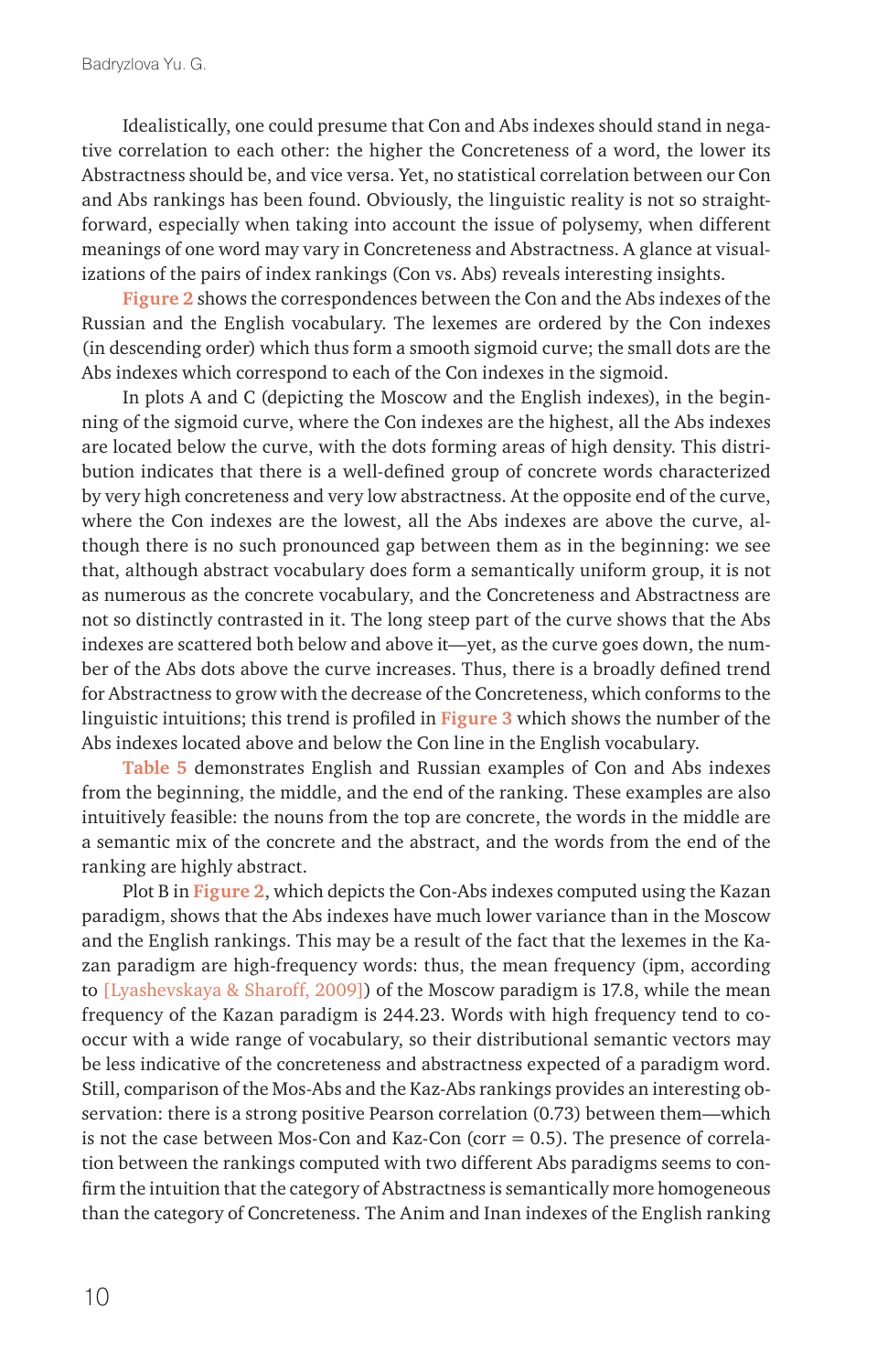also show strong positive correlation (0.8), which may indicate that animate and inanimate nouns are equally representative of the semantic category of concreteness.



Figure 2: Correspondences between Con and Abs indexes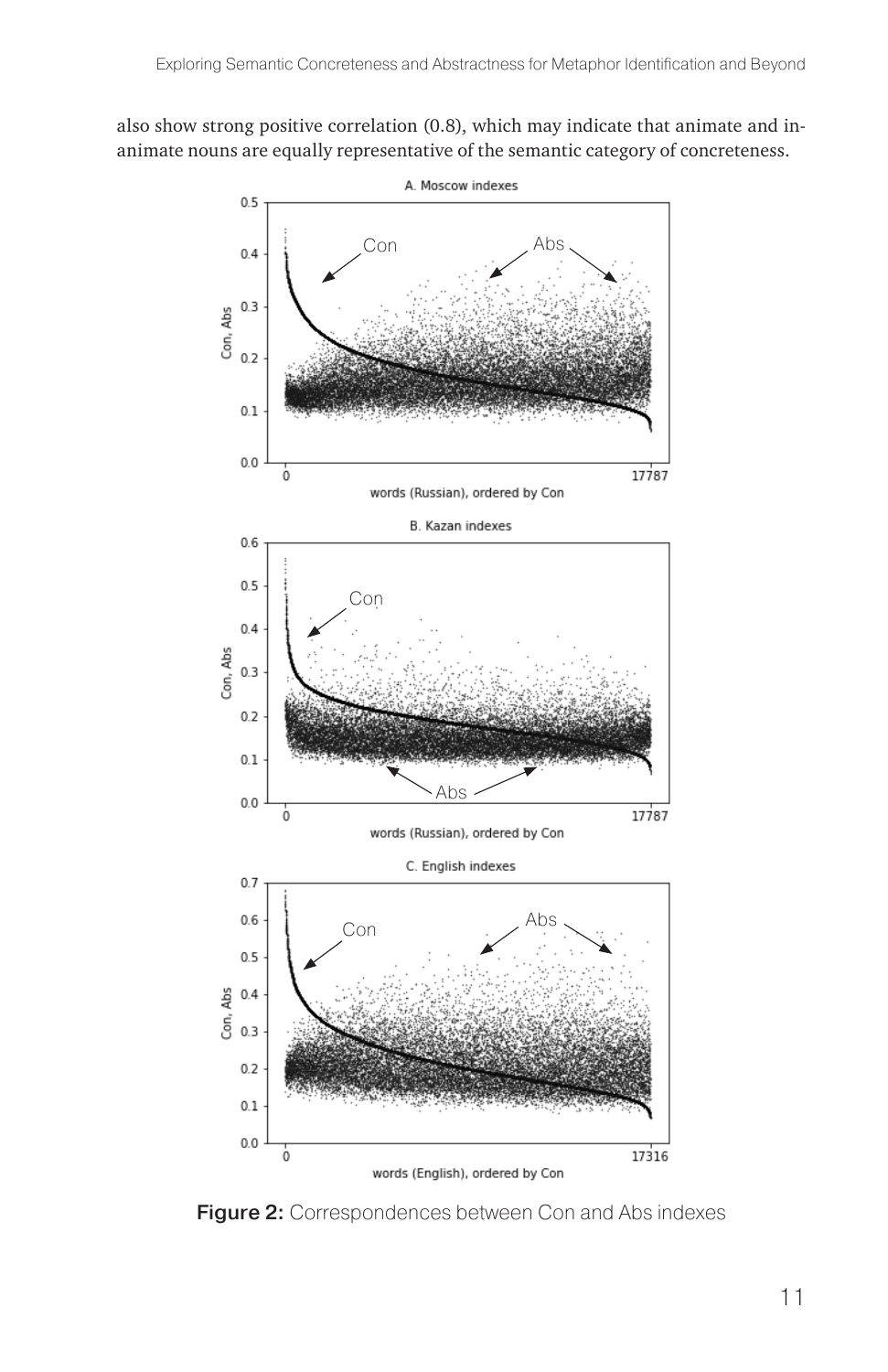

Figure 3: Number of Abs indexes above and below the Con line (English)

# Table 6: Examples of indexes (Moscow and English Con-Abs) from the top, middle, and end of the ranking

|              | Russian word | Translation   | <b>POS</b> | Con  | Abs  | English word   POS |      | Con  | Abs  |
|--------------|--------------|---------------|------------|------|------|--------------------|------|------|------|
|              | наволочка    | 'pillow-case' | noun       | 0.45 | 0.13 | shrimp             | noun | 0.71 | 0.17 |
|              | салфетка     | 'napkin'      | noun       | 0.44 | 0.11 | crab               | noun | 0.68 | 0.18 |
|              | плед         | 'bed throw'   | noun       | 0.43 | 0.13 | tomato             | noun | 0.68 | 0.2  |
|              | омлет        | 'omelette'    | noun       | 0.43 | 0.14 | scallop            | noun | 0.67 | 0.18 |
| $_{\rm Top}$ | одеяло       | 'blanket'     | noun       | 0.42 | 0.13 | chicken            | noun | 0.66 | 0.14 |
|              | сумочка      | 'purse'       | noun       | 0.41 | 0.13 | mussel             | noun | 0.66 | 0.18 |
|              | скатерть     | 'tablecloth'  | noun       | 0.41 | 0.13 | lobster            | noun | 0.66 | 0.17 |
|              | винтовка     | 'rifle'       | noun       | 0.41 | 0.13 | oyster             | noun | 0.65 | 0.18 |
|              | шарф         | 'scarf'       | noun       | 0.4  | 0.13 | onion              | noun | 0.65 | 0.19 |
|              | coyc         | 'sauce'       | noun       | 0.4  | 0.15 | potato             | noun | 0.64 | 0.2  |
|              | торрент      | 'torrent'     | noun       | 0.16 | 0.14 | healey             | noun | 0.2  | 0.17 |
|              | нагло        | 'brazenly'    | adv        | 0.16 | 0.19 | swing              | verb | 0.2  | 0.16 |
|              | бодро        | 'cheerfully'  | adv        | 0.16 | 0.15 | carrier            | noun | 0.2  | 0.15 |
|              | раж          | 'zeal'        | noun       | 0.16 | 0.21 | smash              | verb | 0.2  | 0.11 |
| Middle       | вальдорфский | 'waldorf'     | adi        | 0.16 | 0.14 | unload             | verb | 0.2  | 0.14 |
|              | впереди      | 'in front of' | adv        | 0.16 | 0.14 | stanford           | noun | 0.2  | 0.16 |
|              | продавать    | 'sell'        | verb       | 0.16 | 0.09 | north              | adv  | 0.2  | 0.15 |
|              | потрениро-   | 'practice'    | verb       | 0.16 | 0.12 | perilous           | adj  | 0.2  | 0.21 |
|              | ваться       |               |            |      |      |                    |      |      |      |
|              | вековой      | 'centennial'  | adj        | 0.16 | 0.18 | enumeration        | noun | 0.2  | 0.29 |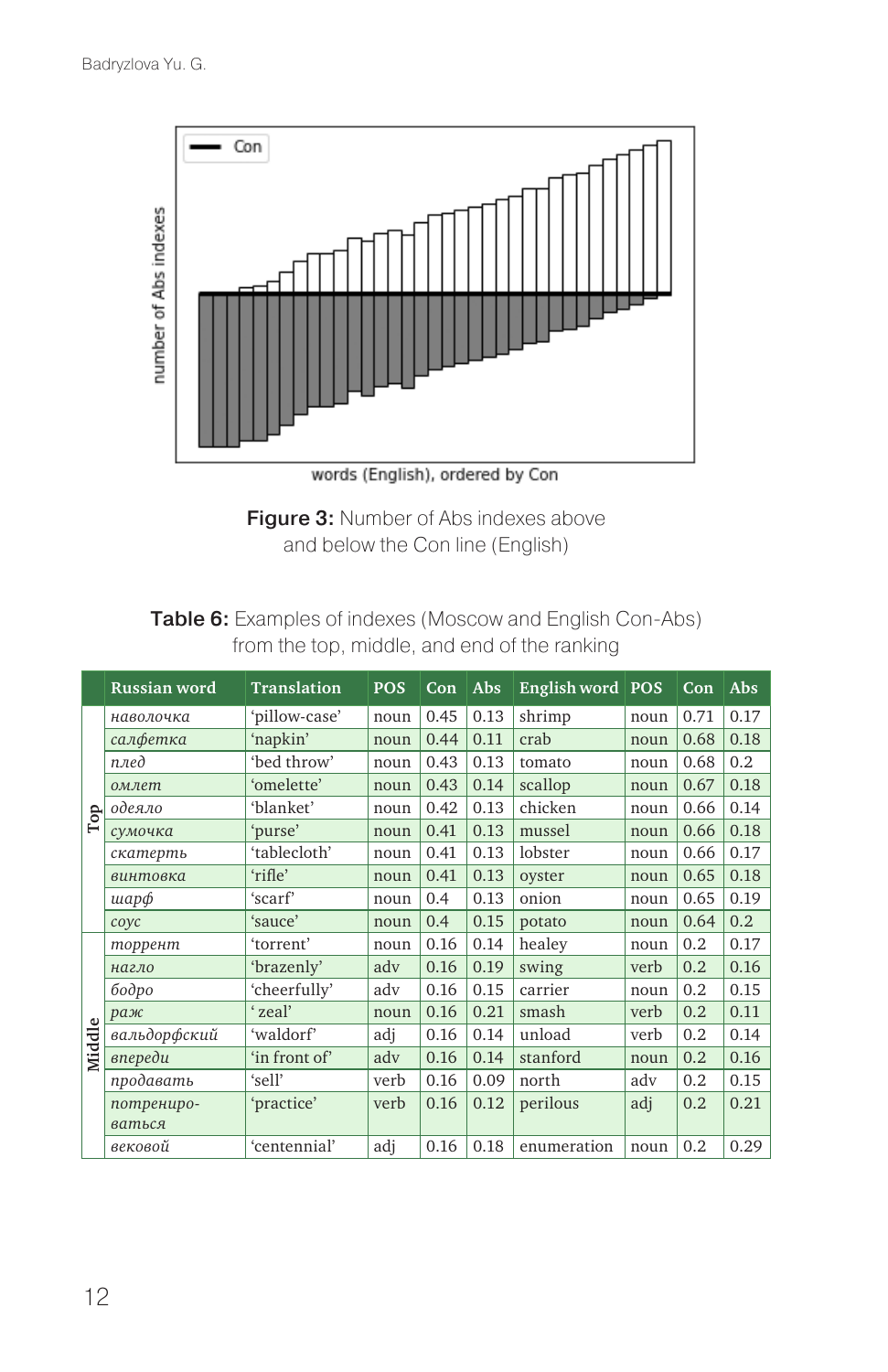|     | Russian word    | <b>Translation</b>      | <b>POS</b> | Con  | <b>Abs</b> | English word POS        |       | Con  | Abs  |
|-----|-----------------|-------------------------|------------|------|------------|-------------------------|-------|------|------|
|     | согласоваться   | 'correspond'            | verb       | 0.07 | 0.19       | vitro                   | propn | 0.2  | 0.12 |
|     | дифференциация  | 'differentiation'       | noun       | 0.07 | 0.27       | open-ended              | adj   | 0.11 | 0.24 |
|     | вовлечение      | 'involvement'           | noun       | 0.07 | 0.26       | inter-depart-<br>mental | adj   | 0.11 | 0.18 |
|     | распространение | 'proliferation'         | noun       | 0.07 | 0.2        | rejection               | noun  | 0.11 | 0.36 |
|     | разделение      | 'separation'            | noun       | 0.07 | 0.27       | discredit               | verb  | 0.11 | 0.31 |
| End | тотальный       | 'total'                 | adi        | 0.07 | 0.25       | hold                    | verb  | 0.11 | 0.13 |
|     | пониматься      | 'be regarded as'        | verb       | 0.07 | 0.22       | legitimate              | adj   | 0.11 | 0.28 |
|     | всесторонне     | 'comprehen-<br>sively'  | adv        | 0.07 | 0.16       | unsuccess-<br>fully     | adv   | 0.11 | 0.15 |
|     | выявлять        | 'detect'                | verb       | 0.07 | 0.14       | long-awaited            | adj   | 0.11 | 0.19 |
|     | переподчинение  | 're-subordina-<br>tion' | noun       | 0.07 | 0.23       | abolition               | noun  | 0.11 | 0.25 |

### **7. Conclusions**

We have presented a method for computing indexes of semantic Abstractness and Concreteness of words in two languages—Russian and English, and applied them to the task of linguistic metaphor identification in these two languages.

The results of the classification are either comparable with previous research or surpass it, the same holds for the baseline model. The efficiency of metaphor identification with Concreteness-Abstractness indexes suggests that metaphoric and nonmetaphoric contexts are semantically different in terms of Concreteness and Abstractness, which conforms to the Conceptual Metaphor Theory. Models based on Concreteness indexes are more efficient than the models based on Abstractness, suggesting that Concreteness may be a more reliable predictor of metaphoricity.

Analysis of the Concreteness-Abstractness indexes reveals that there is a general trend for Abstractness indexes to increase as the corresponding Concreteness indexes decrease, which is in accordance with linguistic intuitions. There is a distinct group of highly concrete words in the lexicon which have very high Concreteness and very low Abstractness indexes; similarly, there is a group of distinctly abstract vocabulary, with low Concreteness and high Abstractness scores.

Presence of statistical correlation between two Russian Abstractness ratings (and absence of correlation between the respective Concreteness ratings) may indicate that the category of Abstractness is more semantically homogeneous than the category of Concreteness. Statistical correlation between the English concrete Animate and Inanimate rankings suggests that both animate and non-animate nouns may be equally representative of the semantic category of Concreteness.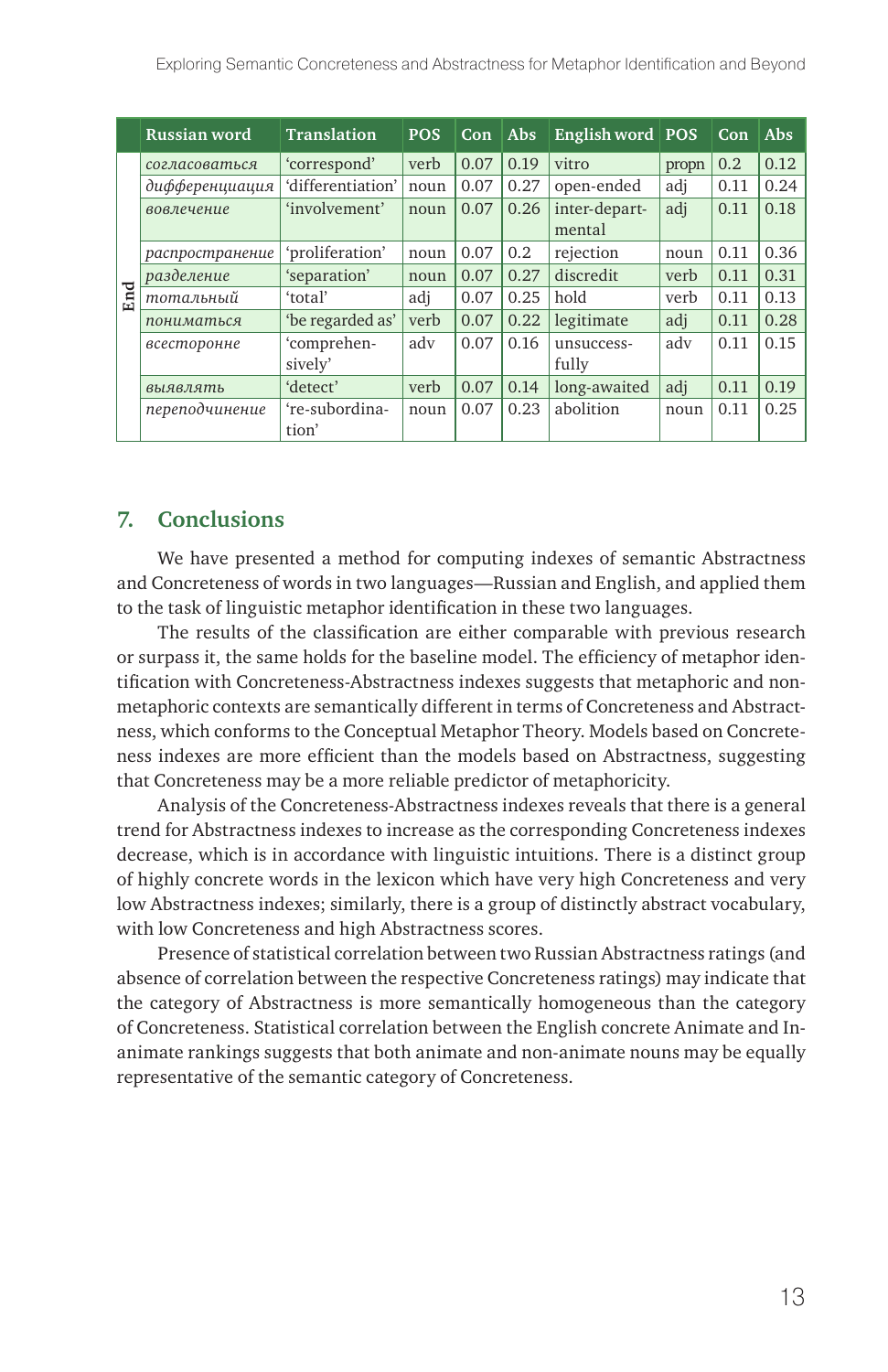# **References**

- 1. *Badryzlova, Y.* (2019). Automated metaphor identification in Russian texts. National Research University Higher School of Economics.
- 2. *Badryzlova, Y., & Panicheva, P.* (2018). A Multi-feature Classifier for Verbal Metaphor Identification in Russian Texts. Conference on Artificial Intelligence and Natural Language, 23–34.
- 3. *Barsalou, L. W.* (2008). Grounded cognition. Annu. Rev. Psychol., 59, 617–645.
- 4. *Barsalou, L. W.* (2010). Grounded cognition: Past, present, and future. Topics in Cognitive Science, 2(4), 716–724.
- 5. *Benko, V., & Zakharov, V.* (2016). Very large Russian corpora: New opportunities and new challenges. In Computational linguistics and intellectual technologies. Russian State University for the Humanities.
- 6. *Birke, J., & Sarkar, A.* (2006). A Clustering Approach for Nearly Unsupervised Recognition of Nonliteral Language. EACL.
- 7. *Coltheart, M.* (1981). The MRC psycholinguistic database. The Quarterly Journal of Experimental Psychology Section A, 33(4), 497–505.
- 8. *Dodge, E., Hong, J., & Stickles, E.* (2015). MetaNet: Deep semantic automatic metaphor analysis. NAACL HLT 2015, 40.
- 9. *Droganova, K., & Medyankin, N.* (2016). NLP pipeline for Russian: An easy-to-use web application for morphological and syntactic annotation. Proceedings of the Annual International Conference "Dialogue". Annual International Conference "Dialogue", Moscow.
- 10. *Dunn, J., de Heredia, J. B., Burke, M., Gandy, L., Kanareykin, S., Kapah, O., Taylor, M., Hines, D., Frieder, O., & Grossman, D.* (2014). Language-Independent Ensemble Approaches to Metaphor Identification. Workshops at the Twenty-Eighth AAAI Conference on Artificial Intelligence.
- 11. *Ellis, N. C.* (2006). Language acquisition as rational contingency learning. Applied Linguistics, 27(1), 1–24.
- 12. *Klebanov, B. B., Leong, B., Heilman, M., & Flor, M.* (2014). Different texts, same metaphors: Unigrams and beyond. Proceedings of the Second Workshop on Metaphor in NLP, 11–17.
- 13. *Kulagin, D.* (2019). Opy`t sozdaniya mashinno-proveryaemoj semanticheskoj razmetki russkix sushhestvitel'ny'x [Developing computationally verifiable semantic annotation of Russian nouns]. Annual International Conference "Dialogue", Moscow.
- 14. *Kutuzov, A., Fares, M., Oepen, S., & Velldal, E.* (2017). Word vectors, reuse, and replicability: Towards a community repository of large-text resources. Proceedings of the 58th Conference on Simulation and Modelling, 271–276.
- 15. *Kutuzov, A., & Kuzmenko, E.* (2016). WebVectors: A toolkit for building web interfaces for vector semantic models. International Conference on Analysis of Images, Social Networks and Texts, 155–161.
- 16. *Lakoff, G., & Johnson, M.* (1980). Metaphors We Live By (2nd ed.). The University of Chicago Press.
- 17. *Lakoff, G., & Johnson, M.* (1999). Philosophy in the Flesh (Vol. 4). New york: Basic books.